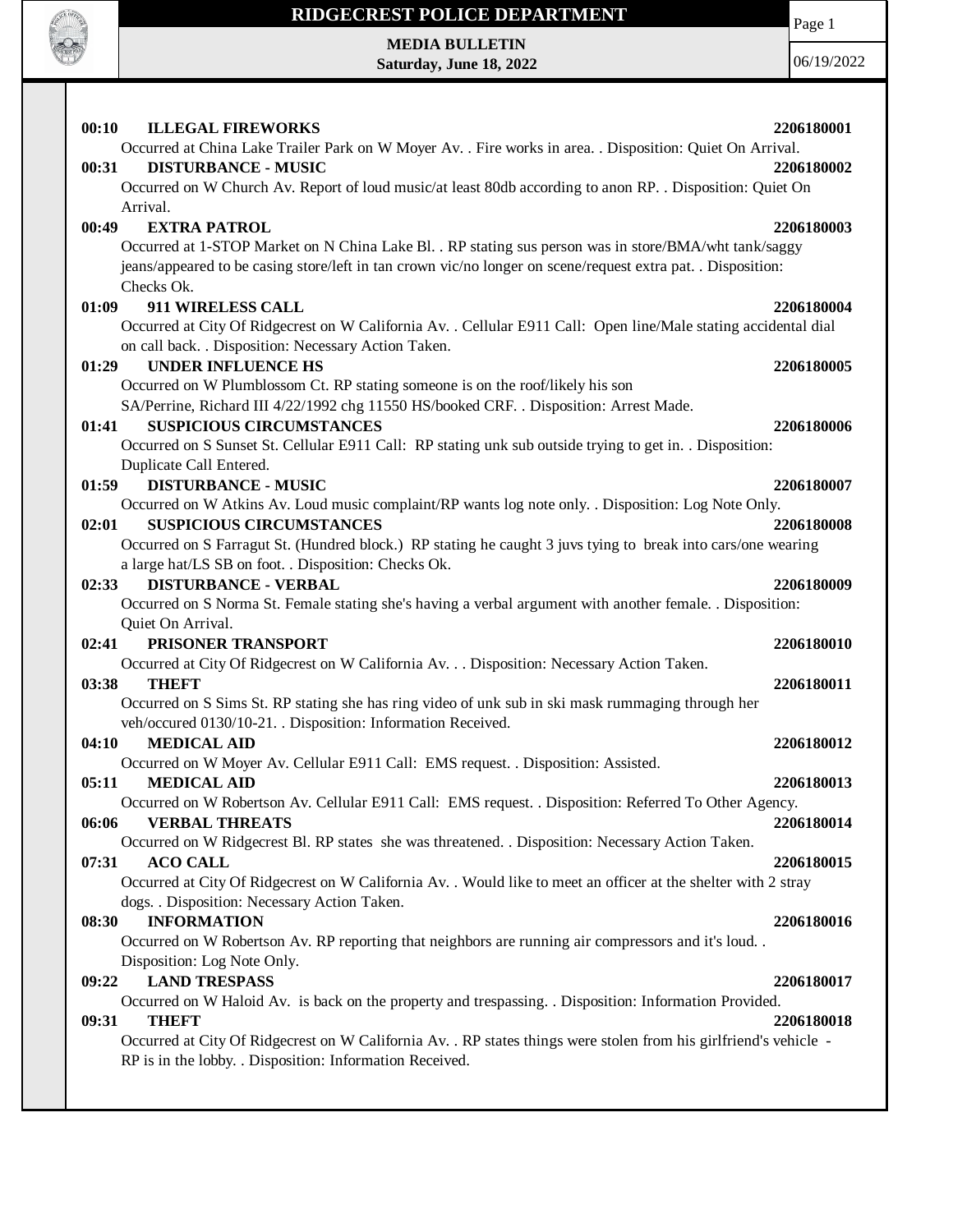

## **RIDGECREST POLICE DEPARTMENT**

Page 2

**MEDIA BULLETIN Saturday, June 18, 2022**

06/19/2022

| 10:36<br><b>STOLEN VEHICLE REPORT</b>                                                                                                     | 2206180019 |
|-------------------------------------------------------------------------------------------------------------------------------------------|------------|
| Occurred on W Ward Av. RP states that a vehicle was stolen from his business last night - has a video -                                   |            |
| 1207am. . Disposition: Report Taken.                                                                                                      |            |
| 10:44<br><b>FOLLOW UP</b>                                                                                                                 | 2206180020 |
| Officer initiated activity at Larkspur Apartments, S Downs St, Ridgecrest. . Disposition: Negative Contact.                               |            |
| <b>FOLLOW UP</b><br>10:56                                                                                                                 | 2206180021 |
| Officer initiated activity at W Argus Av, Ridgecrest. . Disposition: Follow Up Completed.                                                 |            |
| <b>CONTACT CITIZEN</b><br>11:01                                                                                                           | 2206180022 |
| Occurred at City Of Ridgecrest on W California Av. . RP is in the lobby and would like to report some                                     |            |
| suspicious activity in his neighborhood. . Disposition: Information Provided.<br><b>BATTERY</b>                                           |            |
| 11:48<br>Occurred at Larkspur Apartments on S Downs St. . RP states that his neighbor struck his child on the side of                     | 2206180023 |
| the head. . Disposition: Information Received.                                                                                            |            |
| <b>BRANDISHING A WEAPON</b><br>12:04                                                                                                      | 2206180024 |
| Occurred at City Of Ridgecrest on W California Av. . RP states that his sister pulled a gun on him                                        |            |
| Disposition: Negative Contact.                                                                                                            |            |
| <b>CONTACT CITIZEN</b><br>12:35                                                                                                           | 2206180025 |
| Occurred at City Of Ridgecrest on W California Av. . RP would like contact via 21 regarding issues with his                               |            |
| step mother. . Disposition: Information Provided.                                                                                         |            |
| 911 WIRELESS CALL<br>12:36                                                                                                                | 2206180026 |
| Occurred at City Of Ridgecrest on W California Av. . RP states accidental dial. . Disposition: Necessary Action                           |            |
| Taken.                                                                                                                                    |            |
| 12:43<br><b>GENERIC FIRE CALL/NOT SPECIFIED</b>                                                                                           | 2206180027 |
| Occurred at N Mahan St/W Tamarisk Av. Truck is on fire. . Disposition: Referred To Other Agency.<br><b>INFORMATION</b><br>12:46           | 2206180028 |
| Occurred at City Of Ridgecrest on W California Av. . RP would like to apologize for her behavior the other                                |            |
| night and stated it was out of character for her. . Disposition: Information Received.                                                    |            |
| <b>MEDICAL AID</b><br>13:04                                                                                                               | 2206180029 |
| Occurred on S Sunland St. Ambulance request. . Disposition: Referred To Other Agency.                                                     |            |
| 13:07<br><b>CONTACT CITIZEN</b>                                                                                                           | 2206180030 |
| Occurred at City Of Ridgecrest on W California Av. . Wants to talk to an officer regarding an incident from last                          |            |
| night. . Disposition: Information Provided.                                                                                               |            |
| <b>BURGLARY-VEH/BUSN-REPORT</b><br>13:07                                                                                                  | 2206180031 |
| Occurred on W St George Av. RP states his license and sub woofer were stolen from his vehicle. Disposition:                               |            |
| Information Received.                                                                                                                     |            |
| <b>CONTACT CITIZEN</b><br>14:20                                                                                                           | 2206180032 |
| Occurred at City Of Ridgecrest on W California Av. . RP would like to file a complaint on an officer. .<br>Disposition: Negative Contact. |            |
| <b>FOLLOW UP</b><br>14:28                                                                                                                 | 2206180033 |
| Officer initiated activity at W Ward Av, Ridgecrest. . Disposition: Follow Up Completed.                                                  |            |
| <b>ACO CALL</b><br>14:55                                                                                                                  | 2206180034 |
| Occurred at Merry Maids Of Ridgecrest on W Panamint Av. . Deceased kitten. . Disposition: Animal Control                                  |            |
| Handled.                                                                                                                                  |            |
| 15:14<br>911 HANG UP                                                                                                                      | 2206180035 |
| Occurred at City Of Ridgecrest on W California Av. . 911 Hang Up, no answer on call back. . Disposition:                                  |            |
| Necessary Action Taken.                                                                                                                   |            |
| <b>CONTACT CITIZEN</b><br>15:37                                                                                                           | 2206180036 |
| Occurred at City Of Ridgecrest on W California Av. . Silver Hyundai or Nissan 4 door. . Disposition: Log Note                             |            |
| Only.                                                                                                                                     |            |
|                                                                                                                                           |            |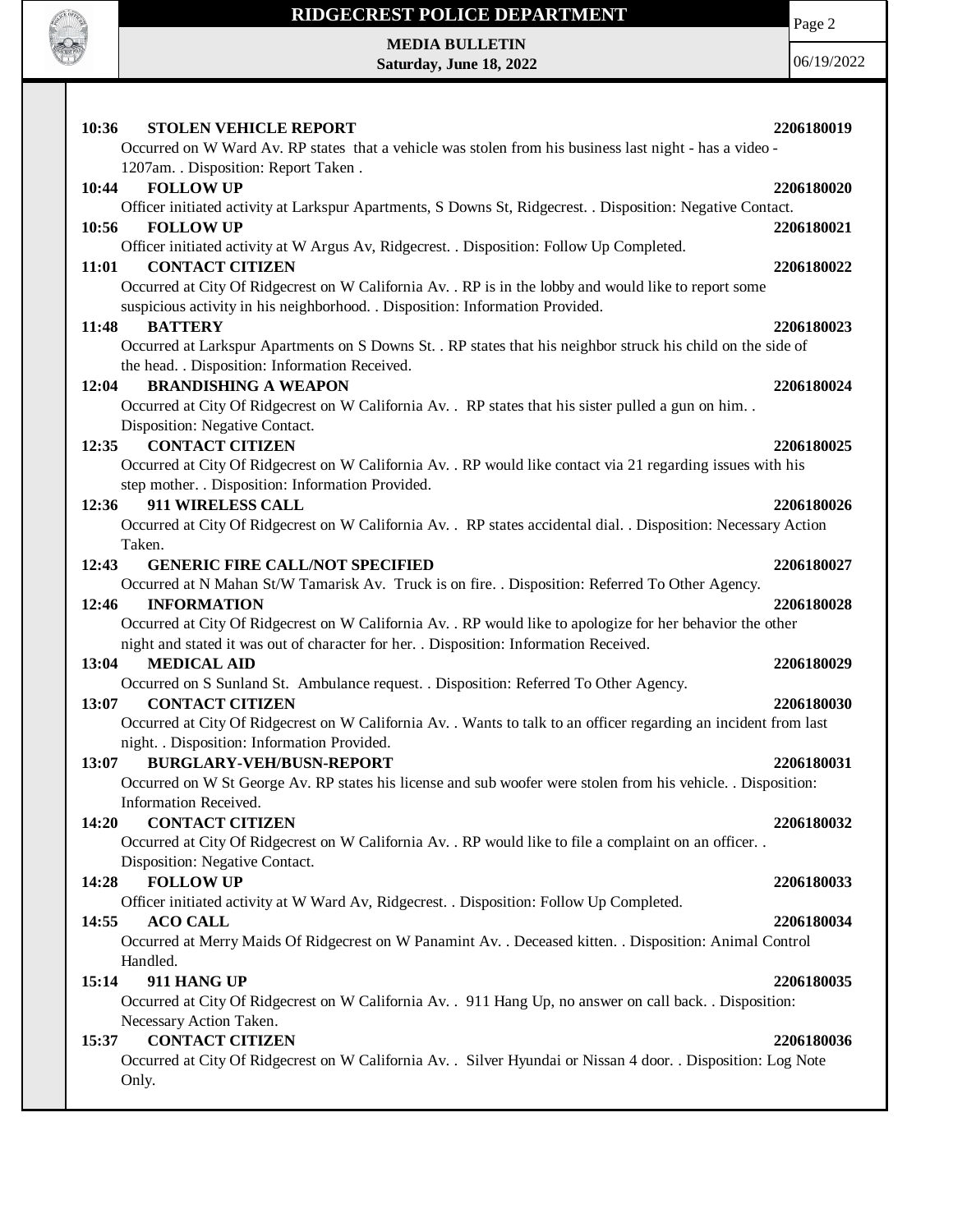

## **RIDGECREST POLICE DEPARTMENT**

Page 3

**MEDIA BULLETIN Saturday, June 18, 2022**

06/19/2022

| <b>DECEASED PERSON</b><br>15:41                                                                                                                                                                             | 2206180037 |
|-------------------------------------------------------------------------------------------------------------------------------------------------------------------------------------------------------------|------------|
| Occurred at Arrowhead Mobile Home Park on N Norma St. . Ambulance request. . Disposition: Report Taken.                                                                                                     |            |
| PARKING VIOLATION<br>15:45                                                                                                                                                                                  | 2206180038 |
| Occurred on E Walker Ln. RP states that his neighbor is parking in front of his home and he can't get out of his                                                                                            |            |
| driveway. . Disposition: Civil Problem.<br><b>HIT AND RUN REPORT</b><br>15:47                                                                                                                               | 2206180039 |
| Occurred on W Wasp Av. RP states that their vehicle was involved in a hit and run at O'Reillys. . Disposition:                                                                                              |            |
| Unfounded.                                                                                                                                                                                                  |            |
| <b>GENERIC FIRE CALL/NOT SPECIFIED</b><br>15:58                                                                                                                                                             | 2206180040 |
| Occurred on E Hillcrest. Fire can be seen flames and smoke. . Disposition: Referred To Other Agency.                                                                                                        |            |
| 16:20<br><b>MISC COUNTER CALL</b>                                                                                                                                                                           | 2206180041 |
| Occurred at City Of Ridgecrest on W California Av. . RP would like to talk to an officer. . Disposition:                                                                                                    |            |
| Information Received.                                                                                                                                                                                       |            |
| 16:26<br><b>Mental Health Evaluation</b>                                                                                                                                                                    | 2206180042 |
| Occurred on N Palm Dr. RP states she needs an eval on her adult son. . Disposition: Counselled.                                                                                                             |            |
| 17:03<br><b>SHOPLIFTING</b><br>Occurred at Home Depot on N China Lake Bl. . RP is a manager stating that there is a male who is stuffing stuff                                                              | 2206180043 |
| inside his shirt RP states they are getting into a white BMW. . Disposition: Information Received.                                                                                                          |            |
| 19:41<br><b>INFORMATION</b>                                                                                                                                                                                 | 2206180044 |
| Occurred at City Of Ridgecrest on W California Av. Disposition: Information Received.                                                                                                                       |            |
| <b>CONTACT CITIZEN</b><br>19:48                                                                                                                                                                             | 2206180045 |
| Occurred at City Of Ridgecrest on W California Av. . RP at lobby intercom requested the WC regarding unk                                                                                                    |            |
| case/left PD prior to providing any more info. . Disposition: Cancelled by RP.                                                                                                                              |            |
| <b>LOST PROPERTY</b><br>19:52                                                                                                                                                                               | 2206180046 |
| Occurred at City Of Ridgecrest on W California Av. Disposition: Information Received.                                                                                                                       |            |
| <b>CONTACT CITIZEN</b><br>20:04                                                                                                                                                                             | 2206180047 |
| Occurred on W Reeves Av. Service Class: VOIP Elderly female requesting contact regarding unk family                                                                                                         |            |
| issues/10-21. Disposition: Civil Problem.                                                                                                                                                                   |            |
| <b>DISTURBANCE - NEIGHBORS</b><br>20:25                                                                                                                                                                     | 2206180048 |
| Occurred at Larkspur Apartments on S Downs St. . RP 415 with neighbor over previous incindent. .                                                                                                            |            |
| Disposition: Necessary Action Taken.                                                                                                                                                                        |            |
| <b>SUSPICIOUS CIRCUMSTANCES</b><br>20:27                                                                                                                                                                    | 2206180049 |
| Occurred at N Sierra View St/W Reeves Av. RP stating there is a suspicious looking deceased<br>creature/possibly cat wrapped in a rug and partially buried in lot N of reeves/RP standing by on reeves blue |            |
| tshit bro shorts. . Disposition: Cancelled by RP.                                                                                                                                                           |            |
| DRIVING UNDER THE INFLUENCE<br>20:31                                                                                                                                                                        | 2206180050 |
| Occurred at N Downs St/W Ward Av. Cellular E911 Call: weaving/changing speeds/nb /LS wb graaf                                                                                                               |            |
| Disposition: Unable To Locate.                                                                                                                                                                              |            |
| <b>ACO CALL</b><br>21:00                                                                                                                                                                                    | 2206180051 |
| Occurred on W Hurschell Av. Report of a loose large dog in area/RP stating it has been aggressive toward him.                                                                                               |            |
| . Disposition: Animal Control Handled.                                                                                                                                                                      |            |
| <b>DRUNK IN PUBLIC</b><br>21:05                                                                                                                                                                             | 2206180052 |
| Occurred at Ridgecrest Regional Hospital on N China Lake Bl. . WFA in ambo bay/intox/out with                                                                                                               |            |
| security/unable to stand. . Disposition: Necessary Action Taken.<br><b>MEDICAL AID</b><br>21:20                                                                                                             |            |
| Occurred on S Jacobs Ct. Lift assist marla hayman fell cant get up RP has key at wilson address and is in some                                                                                              | 2206180053 |
| sort of kerfuffle with marla/not on scene on jacob's ct]. . Disposition: Necessary Action Taken.                                                                                                            |            |
|                                                                                                                                                                                                             |            |
|                                                                                                                                                                                                             |            |
|                                                                                                                                                                                                             |            |
|                                                                                                                                                                                                             |            |